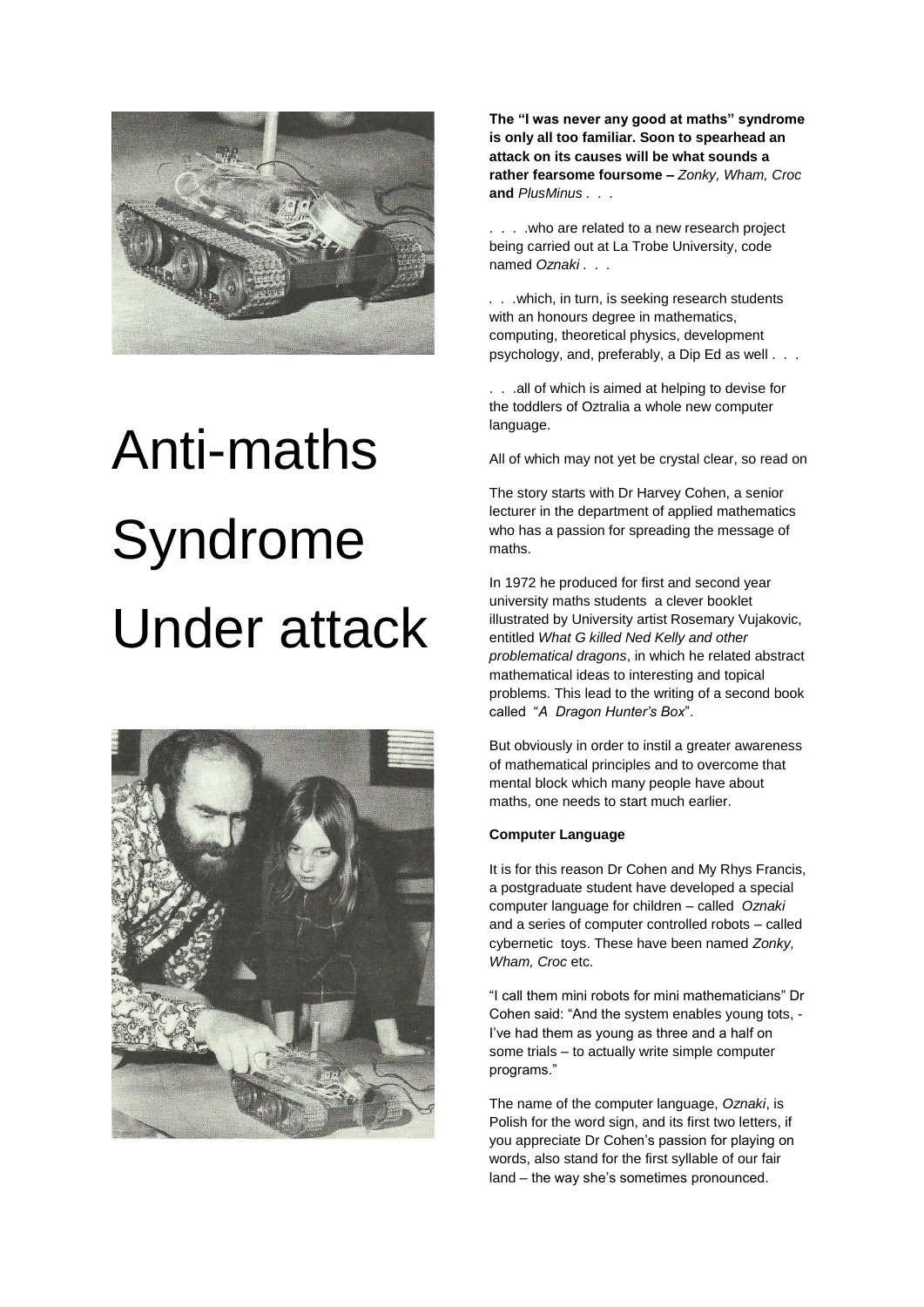The prototype of this system was a cybernetic language developed at the Massachusetts Institute of Technology, where Dr Cohen spent his sabbatical leave last year. There, Dr Cohen said, children directed the motion of a more cumbersome and less sophisticated robot called a Turtle by connecting it to a time shared computer.

Several prototype toys and programs have already been developed at La Trobe, and recently Dr Cohen advertised for two more research students to help work on the project. In the past few months he has also spoken about the system at mathematical and education seminars at the University of Queensland, James Cook University and at Flinders University, South Australia.

In the past the hardware needed to control the robots was large and expensive and had to be linked to a computer, a facility beyond the wildest dreams of pre-school centres and primary schools.

"But an exciting aspect is that developments in integrated circuit technology now make it possible to design controller modules which will be able to stand alone and should be available at modest cost to most Australian schools."

Although the prototype system shown in the accompanying photo still uses the University's PDP-10 computer, Dr Cohen is currently developing his "wizard's Box". This will incorporate all the computer power needed and have a simplified keyboard more suitable for children than the rather business-like teletype keyboard.

He estimated that such a control unit for *Zonky* could be manufactured for less than \$200.

Exactly how do these toys teach maths? Dr Cohen explains: "Normally children first encounter algebra at high school and find such statements as "Let X equal the unknown" difficult and abstract. "Yet by using these toys children learn to manipulate symbols such as X and Y with confidence. To them, these symbols are not abstract – because the child has told the robot that X or Y stands for a string of commands.

"The method is sample and the pupil unconsciously learns basic mathematical ideas in a fun atmosphere. At his first lesson, the pupil learns to give *Zonky* simple instructions by punching out a program with minimum instruction from a teacher."

For *Zonky*, for example, the basic commands are (**F**) for forward, (**B**) for backwards, (**R**) for right and (**L**) for Left. While performing these movements it can also be ordered to honk (**H**), alight its light (**A**), sound the tune Jingle Bells (**J**) and trace its movements on a piece of paper. Further once a sequence of movements and activities has been selected, a 'program' of say **2F4J3AR** can be named **X** and be remembered by the toy and activated by pushing a special button. If the child pushes **2X** on the keyboard, *Zonky* will go through these manoeuvres twice."

*Zonky* is designed to help teach maths to children from about five years and upward, as are *Wham*, an illuminated checker board and *Croc*, a crocodile, whose eyes light up when it is programmed to be stung by a mosquito. This last toy was designed with the help of Rod Caulfield, buildings branch.

For the toddler – aged two to three – Dr Cohen has devised *PlusMinus* which is a simple electronic adding and subtracting machine featuring an electronic number display and bright lights which flash on and off as the child either hits an add or subtract button.

Said Dr Cohen: "Children usually first learn to count 1, 2, 3 parrot fashion and only later learn to associate a symbol – a number – with a definite number of things. With this toy they really learn what the number symbols 1, 2, 3 up to 9 and plus and minus symbols mean."

A more advanced version of this toy using negative number buttons as well is currently being designed by Dr Cohen.

## **"Playing" with PlusMinus, the introductory toy.**